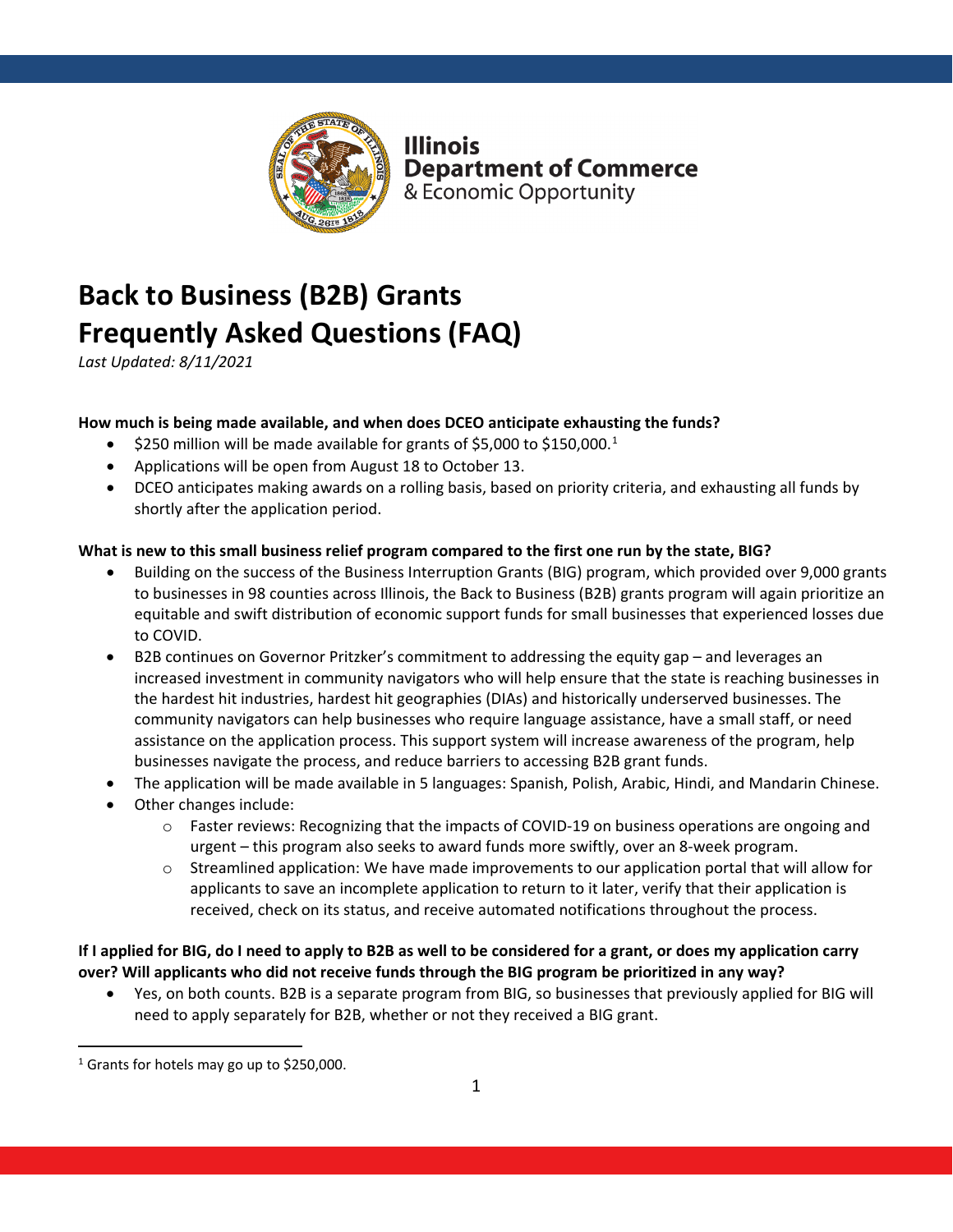• \$25 million is set aside in the B2B program for eligible small businesses that applied for BIG last year but did not receive a grant due to depletion of funds.

# **How much will be set aside for target industries/populations?**

- \$100 million for businesses located in Disproportionately Impacted areas (DIAs) [link]
- \$25 million for businesses that applied for BIG but did not receive a grant
- \$80 million for a specific group of hard-hit industries continuing to face ongoing hardship
	- o \$25 million for hotels
	- $\circ$  \$25 million for restaurants that did not receive a Restaurant Revitalization Fund (RRF) award
	- $\circ$  \$30 million for arts businesses and organizations
- These categories are not mutually exclusive. For example, a hotel located in a DIA that applied but did not receive a BIG grant can count toward all three categories.

# **How will grant size be determined?**

- o Grants will be equal to one-sixth of the decline in gross receipts from 2019 to 2020, according to federal tax return documents, rounded up to the nearest \$5,000.
- o Applicants whose tax documents do not reflect a decline in revenue of at least \$5,000 are not eligible for a grant.

# **Who is eligible to apply?**

- o Almost all small businesses in Illinois who experienced losses due to COVID-19 in 2020 are eligible to apply. See full eligibility guidelines here [link].
- o To be eligible to apply for B2B, a business must:
	- $\circ$  Have [2](#page-1-0)019 annual revenue of no more than \$20 million per year<sup>2</sup>
	- o Experienced a drop in revenue from 2019 to 2020 of at least \$5,000 due to COVID-19
	- o Be able to provide the following documents:
		- Copy of 2019 and 2020 federal tax filings
		- Signed W-9
		- **Business owner ID**
		- One monthly business bank statement from the March to December 2020 period that reflects operational expenses

# **Can I receive funds if I've already received PPP, RRF, SVOG, BIG, or other programs?**

o Yes, however businesses which have not yet received emergency relief dollars from programs like PPP and BIG will be prioritized.

# **How many grants can an individual qualify for?**

- $\degree$  Each eligible business can receive one grant of up to \$150,000.<sup>[3](#page-1-1)</sup>
- o Businesses owned by the same individual business owner can receive up to a combined \$300,000 in total grants through B2B.

<span id="page-1-0"></span><sup>&</sup>lt;sup>2</sup> Hotels are eligible if they have 2019 annual revenue of no more than \$35 million per year.

<span id="page-1-1"></span> $3$  Grants for hotels may go up to \$250,000.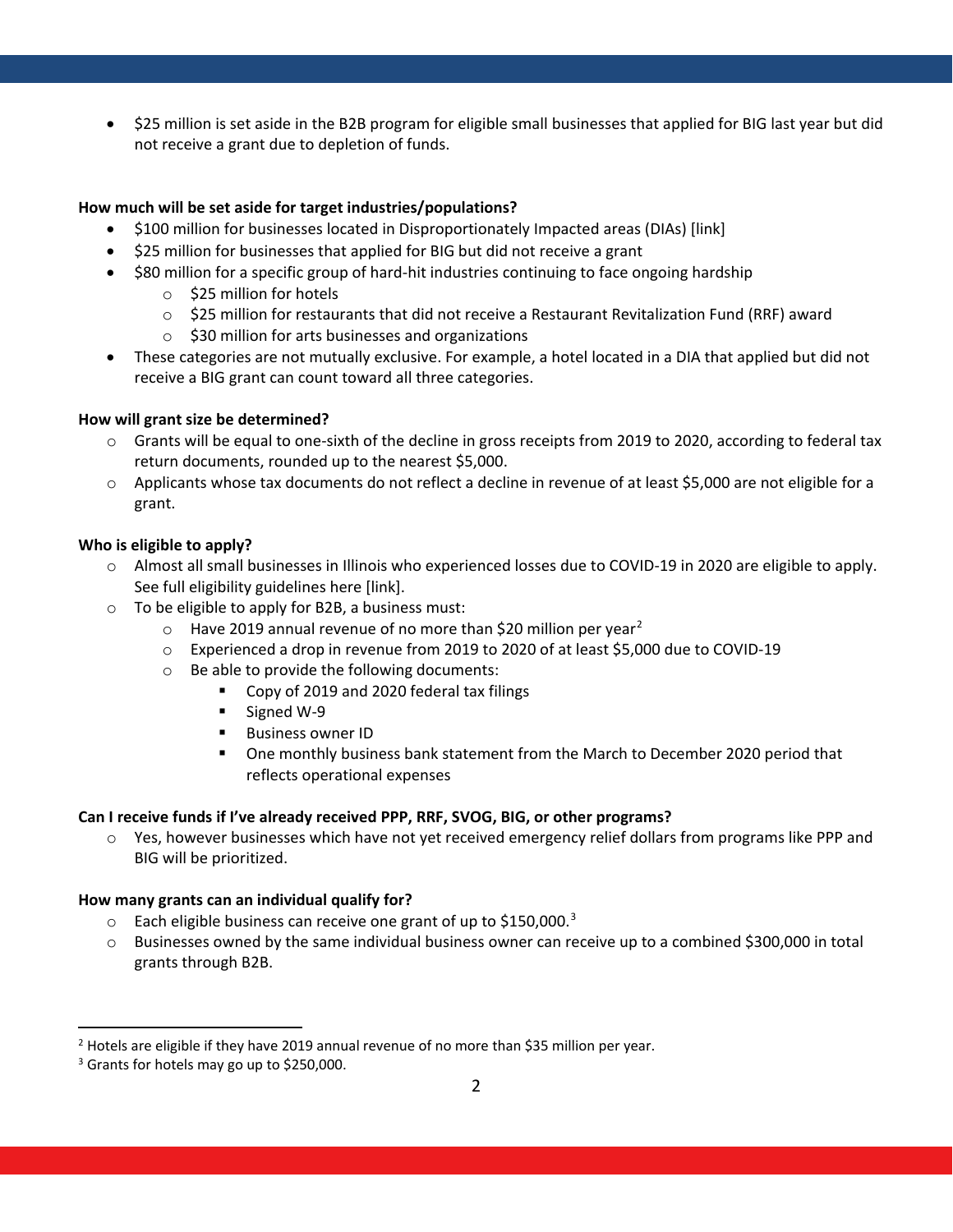#### **Are sole proprietors eligible to apply?**

o Yes.

# **Am I eligible to apply if I use an Individual Taxpayer Identification Number (ITIN) for my business?**

o Yes.

# **How will applications be prioritized for review? Is it first-come, first-serve?**

- o The most hard-hit businesses and regions, as well as those businesses that have received the least support, are prioritized for funds.
- $\circ$  As we receive applications, they will be assigned to prioritization categories according to a range of characteristics and will be reviewed in order from highest priority to lowest on a rolling basis.
- $\circ$  Throughout the program, businesses will be prioritized based on the number of priority criteria that they meet. The more criteria that a business meets, the higher a prioritization category that business will be in and the sooner that business's application will be reviewed.
- $\circ$  Prioritization will be based on the following criteria and the following criteria only:
	- o Annual revenue under \$5 million in 2019
	- o Located in a DIA
	- $\circ$  In a hard-hit industry (see full list of priority industries and industry definitions in the Eligibility Guidelines [link] at DCEO website)
	- o Has not received relief from government programs

#### **How will prioritization be affected by the set-asides for the program?**

- $\circ$  To meet program goals, highest priority for review and award will initially go to businesses that fall into one or more of the established set-asides. Once each set-aside is met, that higher prioritization will go away. These set-asides include:
	- o \$100 million for businesses located in DIAs
	- o \$25 million for businesses that applied for BIG but did not receive a grant
	- $\circ$  \$80 million for a specific group of hard-hit industries continuing to face ongoing hardship
		- **525 million for hotels**
		- **525 million for restaurants that did not receive a Restaurant Revitalization Fund (RRF)** award
		- \$30 million for arts businesses and organizations

#### **Do I need to get my application in right away to receive a grant?**

- $\circ$  No. Whether your business meets certain priority criteria is a much more significant determinant of when your business will be reviewed for a grant than when you apply.
- o Any misinformation or missing documentation from an application can result in significant delays and potentially diminished chances of receiving a grant, so we encourage grantees to take their time to ensure that they have as complete and accurate an application as possible.
- o That said, applications will be reviewed in priority order but will be reviewed on a rolling basis *within priority groups*, so applicants are encouraged to submit a complete application in a timely manner.

#### **Can I apply if I have not yet completed my federal 2020 taxes for my business?**

o No. All applicants must provide federal tax returns for their business for 2019 and 2020 in order to be determined eligible.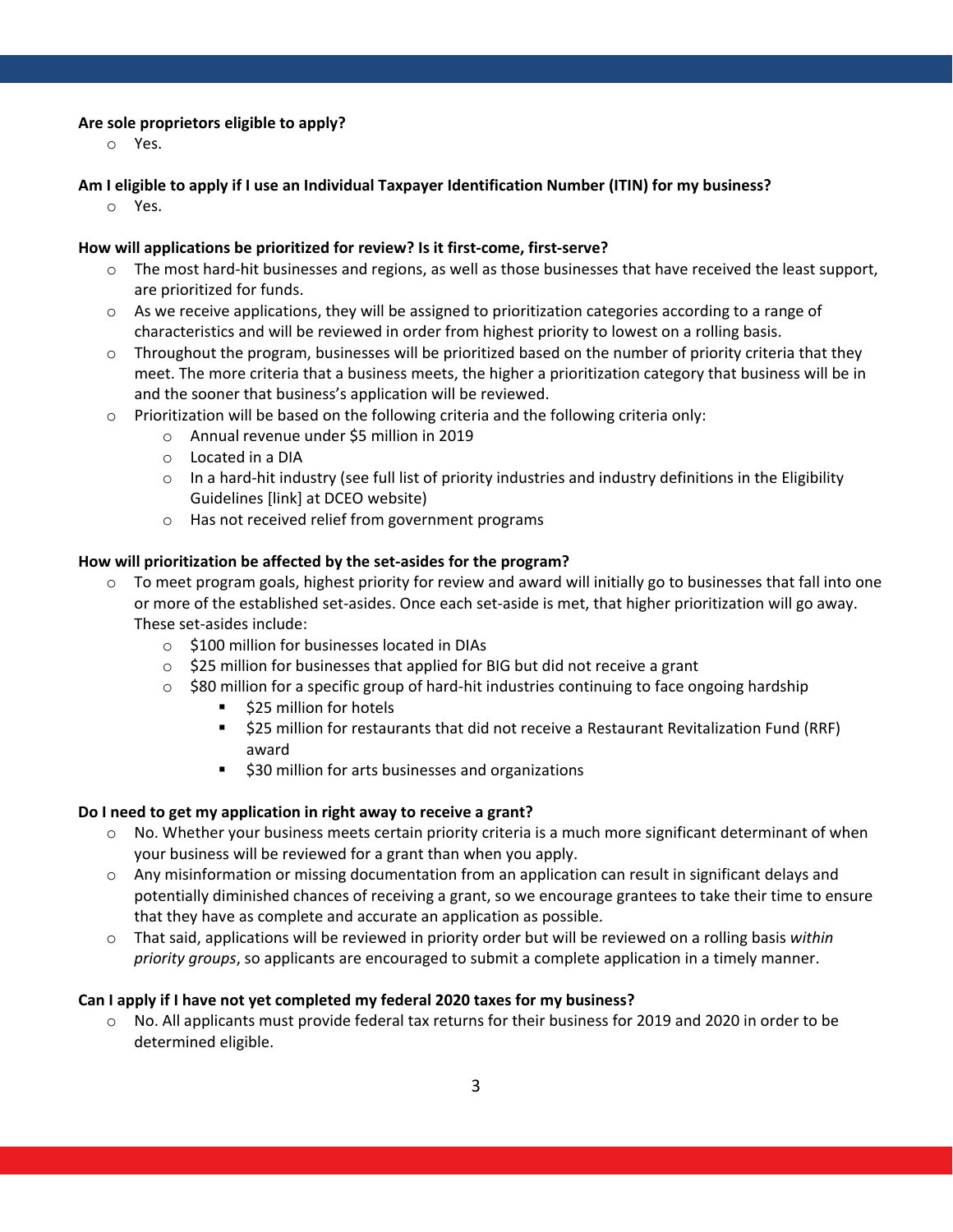$\circ$  If you need support in completing your 2020 taxes in a timely manner, you may reach out to a [Small](https://www2.illinois.gov/dceo/SmallBizAssistance/BeginHere/pages/sbdc.aspx) [Business Development Center \(SBDC\)](https://www2.illinois.gov/dceo/SmallBizAssistance/BeginHere/pages/sbdc.aspx) or [community navigator](https://www2.illinois.gov/dceo/AboutDCEO/GrantOpportunities/Pages/CommunityNavigator.aspx) for support, advice, or referrals.

#### **What is a DIA and how were they determined?**

- o A map of DIAs can be found at the Back to Business grant website [link].
- o Disproportionately impacted areas (DIAs) are zip codes that have relatively high rates of poverty and have also experienced relatively high rates of COVID.
- o They were determined separately for two regions (1) the five most populous counties in northeast Illinois (Cook, Kane, DuPage, Lake, and Will), and (2) the rest of the state - to ensure that there was sufficient representation of downstate businesses in DIAs.

# **If I'm not in a DIA, or not in a priority industry, or if I've already received government support, am I still eligible to apply?**

• Yes. These priority categories merely determine the order in which applications will be reviewed. With few exceptions (described in the Eligibility Guidelines [link] at the DCEO website), any small business that experienced losses due to COVID-19 can apply.

# **What are eligible and ineligible uses for B2B grant funds?**

- $\circ$  Grant funds can be used for a wide range of operational expenses, including rent/mortgage payments, payroll, inventory, insurance, and more.
- $\circ$  Expenses that have been or will be reimbursed under any other federal program including programs directly administered by state and local governments that are federally funded – are not eligible.

# **If awarded a B2B grant, will there be any follow-up documentation or reporting required after receipt of the funds?**

- o B2B grantees are expected to remain in compliance with the certification that they sign upon receiving a grant.
- $\circ$  While no formal reporting is required of all B2B grantees, it is possible that a grantee will be asked to participate in an audit of the program at a future date. This audit would not require maintaining anything beyond the typical financial records that are required for tax and regulatory compliance.

# **Are B2B grant funds considered taxable income by the State of Illinois and the federal government?**

o Yes.

# **Can I apply for and receive a B2B grant if I was open last year but my business is now permanently closed?**

o No. Businesses that have taken any material steps to dissolve, permanently cease operations, or sell substantially all of their assets prior to receiving an award are not eligible.

# **Is there a deadline to apply for funds?**

- The last day to apply for this program is October 13, 2021 at 11:59PM.
- Applicants should keep in mind that applications will be reviewed on a rolling basis starting shortly after the application opens and – within priority groups – will be reviewed in the order that they are received.